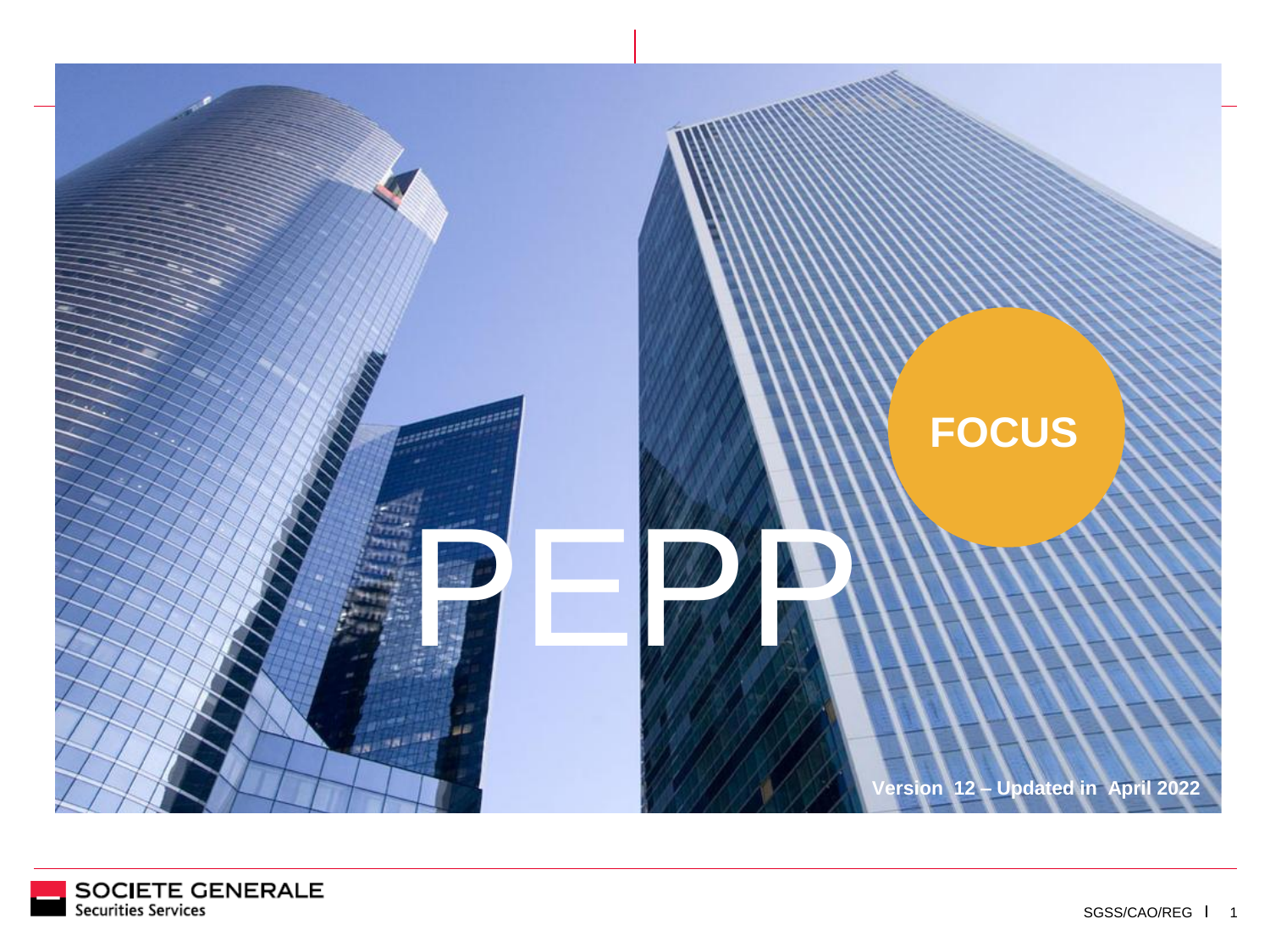

## **TO COMPLETE THE CURRENT PENSION SYSTEM (PILLAR I AND II) IN EUROPE**

| <b>REGULATORY INITIATIVE</b>                                                                                                                                                                                                               | <b>FOCAL POINTS</b>                                                                                                                                                                                                                                                                                                                   |
|--------------------------------------------------------------------------------------------------------------------------------------------------------------------------------------------------------------------------------------------|---------------------------------------------------------------------------------------------------------------------------------------------------------------------------------------------------------------------------------------------------------------------------------------------------------------------------------------|
| Proposal launched on June 29th 2017 by the European Commission.<br>Only 67 million (27%) individuals aged 25-59 years in the EU have a<br>voluntary pension plan. (Source EIOPA).<br>Solution to the pension problem for EU Member States. | <b>Benefits of the PEPP:</b><br>Portable between member States: savers will be able to continue<br>contributing to their PEPP when moving to another Member State.<br>Easy use of private pension option as an additional employee benefit<br>for employers.<br>Additional flexible form of retirement savings for ordinary citizens. |
| <b>PEPP</b> in short:<br>✓ Dedicated to retail investors<br>√Highly standardized<br>$\checkmark$ Simple<br>√Transparent<br>$\checkmark$ Safe<br>✔ Strong consumer protection<br>$\checkmark$ Efficient governance                          | For investors:<br>Empower people to save for retirement and could keep it invested.<br>$\checkmark$ To purchase an annuity.<br>$\checkmark$ To start taking distributions from the accumulated balance.<br>$\checkmark$ Ability to invest in the PEPP through a variety of distribution<br>channels.                                  |



**SOCIETE GENERALE**<br>Securities Services